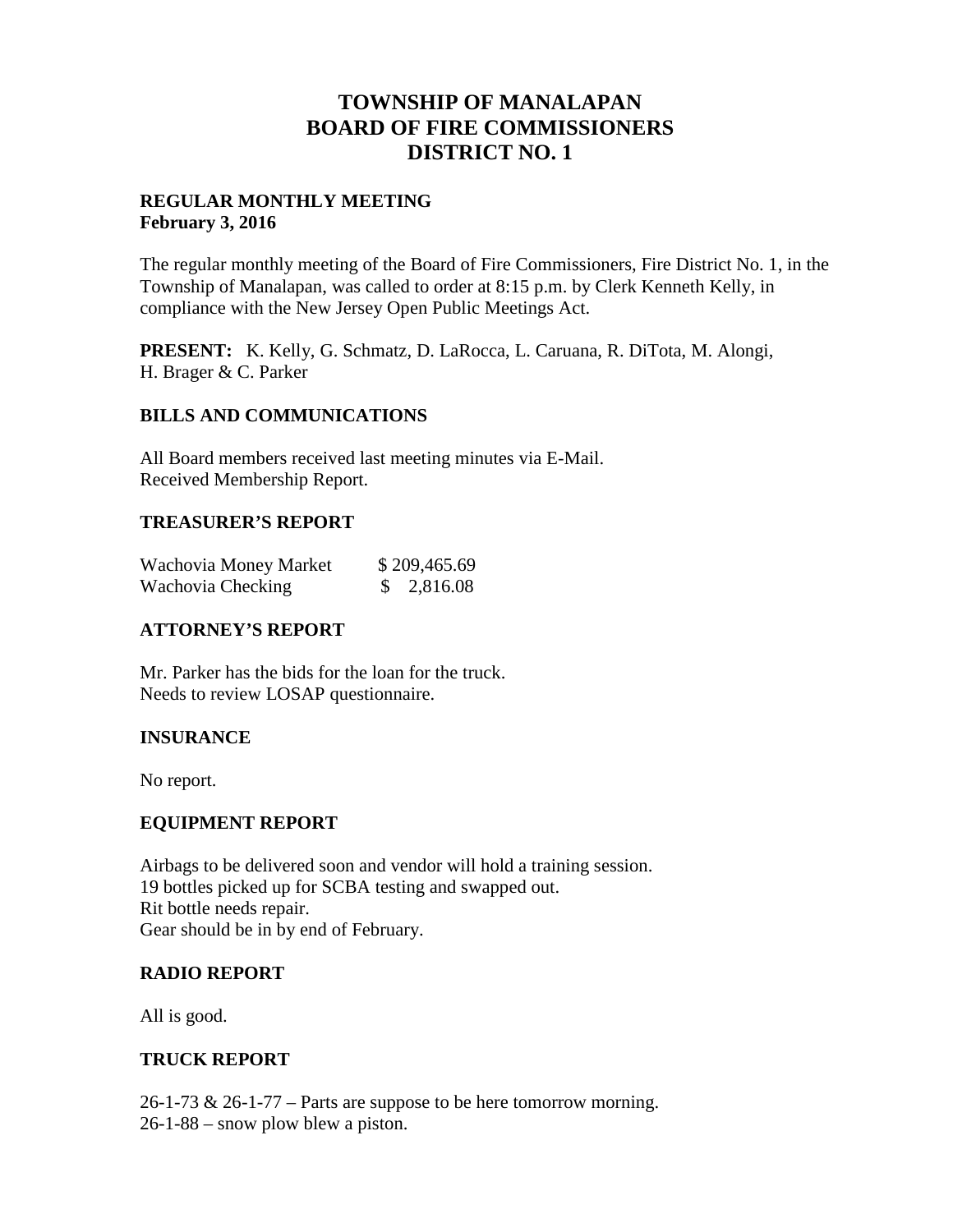#### **CHIEF'S REPORT**

Have had 67 calls for January.

#### **ASSOCIATION REPORT**

Fire & Ice came out to repair the heat at the Satellite. Water heater at Satellite needs to be replaced asap.

#### **TRUSTEES' REPORT**

No report.

#### **OLD BUSINESS**

See attached.

#### **NEW BUSINESS**

Commissioner LaRocca made a motion to pay all vouchers; this was seconded by Commissioner Caruana. All voted aye.

Commissioner Kelly made a motion not to exceed \$3,500 to replace hot water system at the Satellite; this was seconded by Commissioner Schmatz. All voted aye.

Hose testing is scheduled for Tuesday, May 24<sup>th</sup>.

Pump testing is scheduled for Tuesday, July  $12^{\text{th}}$ .

Commissioner Kelly made a motion for \$400 to send Reiff and LaVecchia to a RIT Ops class by Hall Hands Fire Training; this was seconded by Commissioner LaRocca. All voted aye.

Commissioner Kelly made a motion for \$90 to send the 3 Chiefs to a "Fight the Fire, Not the Building" seminar at Perth Amboy Fire House; this was seconded by Commissioner LaRocca. All voted aye.

Meeting opened to the public at 8:30 P.M.

A motion was made by Commissioner Kelly to adjourn; it was seconded by Commissioner LaRocca and all voted aye.

Meeting adjourned at 8:35 P.M.

Respectfully submitted, Kenneth Kelly, Clerk